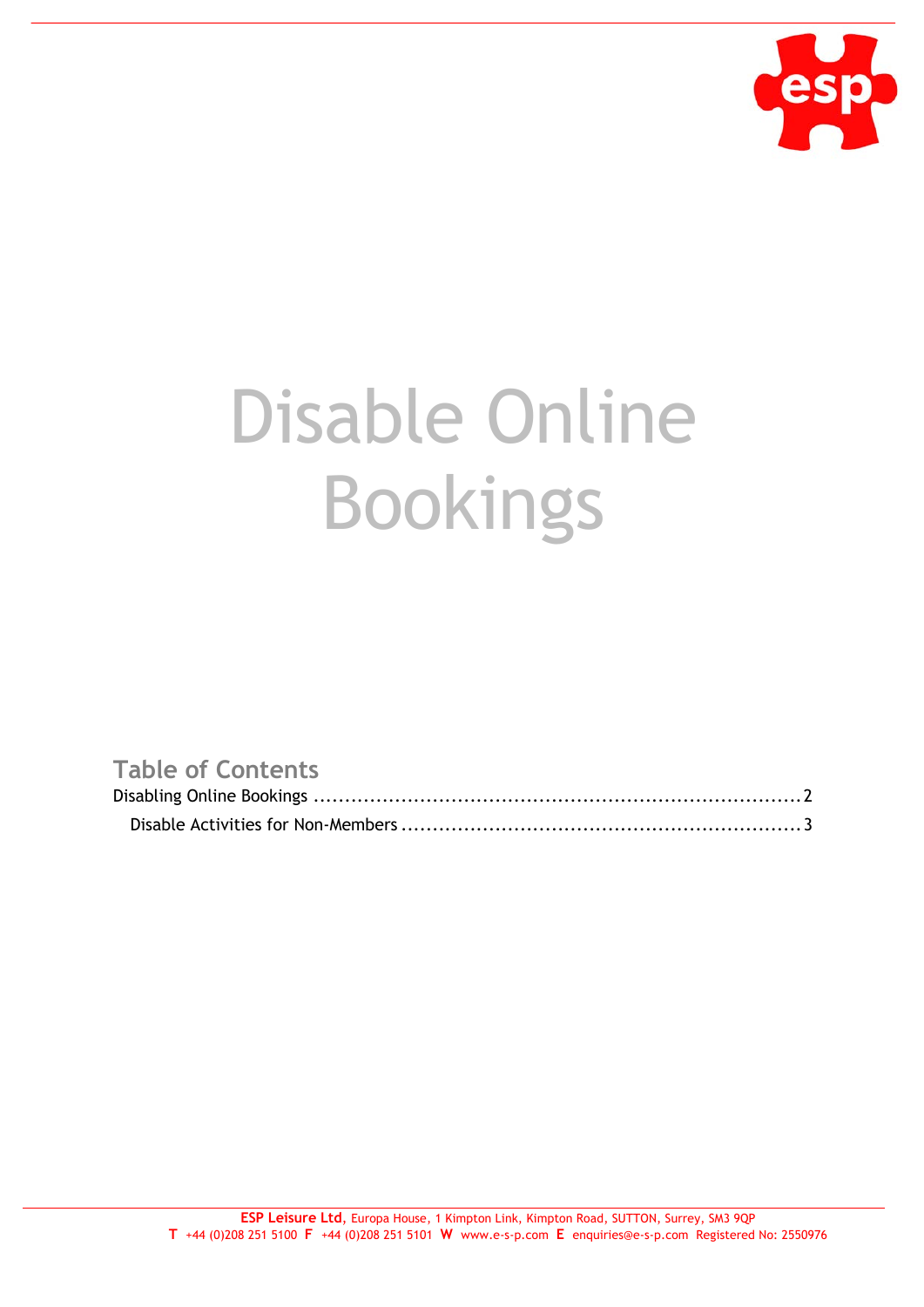

## Disabling Online Bookings

1. From the booking's diary, select Action

|                | 1st Tee Esher (1st Tee Esher) - Wednesday 18 March 2020 at 13:08                                      |                              |                | $\Box$<br>$\equiv$ | $\times$ |
|----------------|-------------------------------------------------------------------------------------------------------|------------------------------|----------------|--------------------|----------|
|                | <b>D</b> T View X Exit V Accept <b>O</b> NextP <b>REGISTARY</b> Action <b>Property Q Find P</b> Notes |                              | 曇              |                    |          |
|                | Esher Course   Kings Course   Hire   b FuncRms   Social Exats   F7 - tion                             |                              |                |                    |          |
| Sel<br>Date    | 1st Tee Esher                                                                                         |                              | 10th Tee Esher |                    |          |
| 09:24          |                                                                                                       | <b>National Art</b><br>09:24 |                |                    |          |
| 09:32<br>09:40 |                                                                                                       | 09:32<br>09:40               |                |                    |          |
| 09:48          |                                                                                                       | 09.48                        |                |                    |          |
| 09:56<br>10:04 |                                                                                                       | 09.56<br>10:04               |                |                    |          |
| 10:12          |                                                                                                       | 10:12                        |                |                    |          |
| 10:20<br>10:28 |                                                                                                       | 10.20<br>10:28               |                |                    |          |
| 10:36          |                                                                                                       | 10:36                        |                |                    |          |

2. Select Maintain Configuration

| <b>Maintain Details</b><br>For '18 1 EC ' | <b>Maintain Details</b><br>For '09 1 EC' |
|-------------------------------------------|------------------------------------------|
|                                           |                                          |
| Exit                                      |                                          |
|                                           | $\overline{AB}$                          |

3. Select Maintain Exports & Feeds

| <b>Maintain Activities</b> | Maintain Templates             | Maintain Calendar         | Maintain Booking Locations |
|----------------------------|--------------------------------|---------------------------|----------------------------|
| Maintain Views             | <b>Maintain Questionnaires</b> | Maintain Booking Packages | Maintain Exports & Feeds   |
| Maintain Promotion Codes   | Amend Activity Price Types     | Exit                      |                            |

4. From the list select the activity you want to disable.

|        | Export Code Site ID Activity Code Feed Code |                           |                    |        |
|--------|---------------------------------------------|---------------------------|--------------------|--------|
|        |                                             | *ALL*                     | $\vee$             |        |
| Code   | Description                                 | Activity                  | Group              | Source |
| 000001 | 1st Tee Esher                               | 1ST_ESH                   |                    | Int    |
| 000002 | Social Event                                | EVENT_01                  |                    | Int    |
|        |                                             |                           |                    |        |
|        |                                             |                           |                    |        |
|        |                                             |                           |                    |        |
|        |                                             |                           |                    |        |
|        |                                             |                           |                    |        |
|        | Q Search<br>◛<br>$\ \mathbf{x}\ $ Exit      | CustUsd CNearst<br>Accept | o SitelD<br>Action | Tree   |